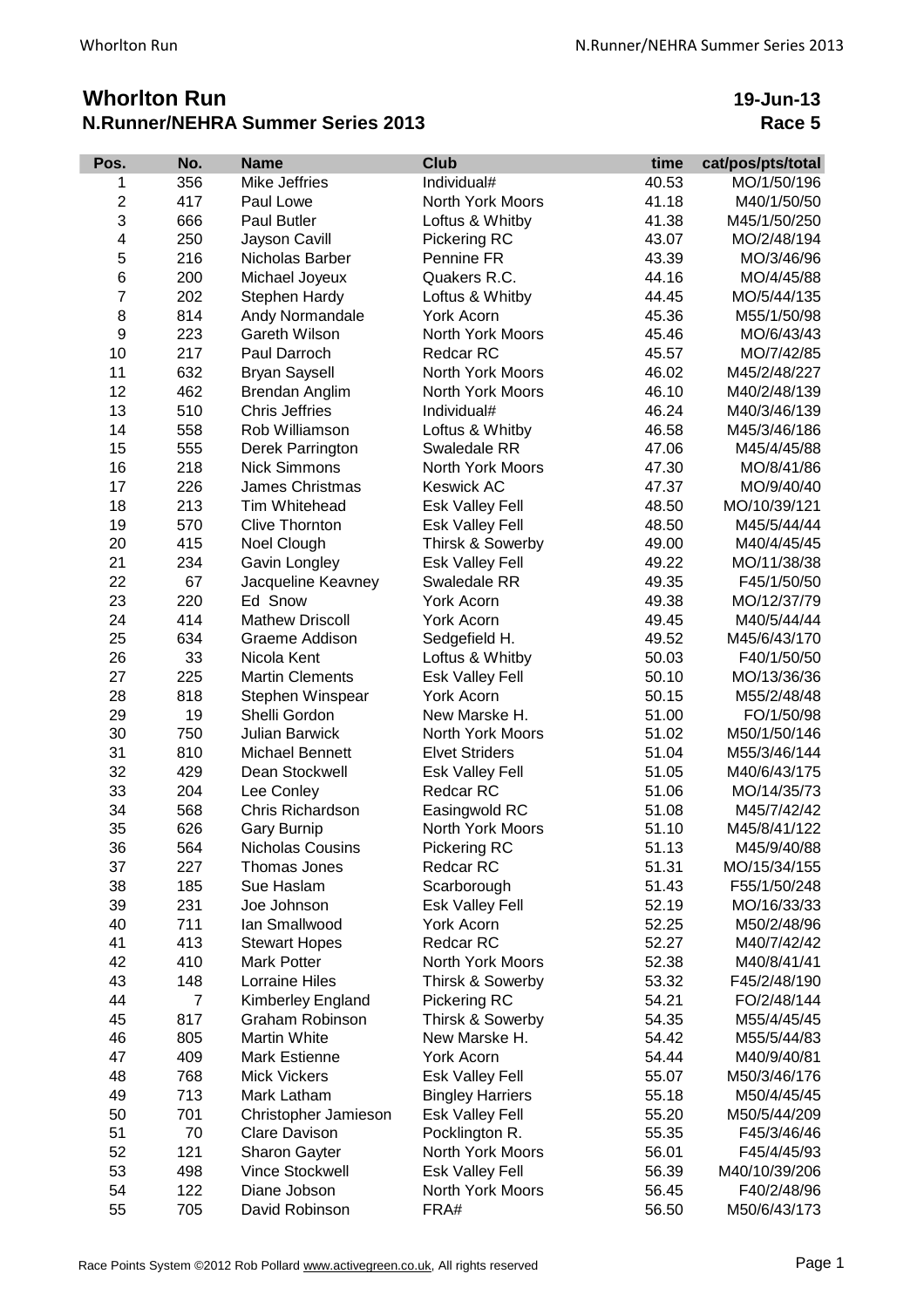| 56    | 702  | <b>Mick Clarke</b>       | Loftus & Whitby                           | 56.52 | M50/7/42/134  |
|-------|------|--------------------------|-------------------------------------------|-------|---------------|
| 57    | 951  | lan Bithell              | <b>York Knavesmire</b>                    | 56.55 | M65/1/50/50   |
| 58    | 909  | Eddie Meehan             | North York Moors                          | 56.59 | M60/1/50/50   |
| 59    | 709  | David Bond               | Individual#                               | 57.10 | M50/8/41/83   |
| 60    | 233  | Joe Lardner              | Individual#                               | 57.15 | MO/17/32/32   |
| 61    | 561  | lan Wanless              | North York Moors                          | 57.20 | M45/10/39/115 |
| 62    | 229  | David Brown              | <b>Elvet Striders</b>                     | 57.35 | MO/18/31/31   |
| 63    | 149  | Alison Rolfe             | Esk Valley Fell                           | 57.36 | F45/5/44/185  |
| 64    | 802  | <b>Stuart Hardcastle</b> | Swaledale RR                              | 57.40 | M55/6/43/84   |
| 65    | 902  | Mick McGurk              | New Marske H.                             | 57.50 | M60/2/48/146  |
| 66    | 181  | Nicola Booth             | Thirsk & Sowerby                          | 58.00 | F50/1/50/146  |
| 67    | 820  | Darrell Lardner          | Individual#                               | 58.06 | M55/7/42/42   |
| 68    | 232  | <b>Jack Ellis</b>        | Individual#                               | 58.42 | MO/19/30/30   |
| 69    | 72   | Helen Ashworth           | Thirsk & Sowerby                          | 59.11 | F45/6/43/43   |
| 70    | 8    | Georgie Hill             | North York Moors                          | 59.24 | FO/3/46/136   |
| 71    | 980  | Ronnie Sherwood          | New Marske H.                             | 59.47 | M70/1/50/200  |
| 72    | 228  | Danny Lim                | <b>Elvet Striders</b>                     | 59.50 | MO/20/29/29   |
| 73    | 553  | <b>Anthony Corbett</b>   | Quakers R.C.                              | 59.53 | M45/11/38/72  |
| 74    | 153  | <b>Hilary Coventry</b>   | Thirsk & Sowerby                          | 60.09 | F45/7/42/87   |
| 75    | 816  | Nigel Heppell            | <b>Elvet Striders</b>                     | 60.15 | M55/8/41/41   |
| 76    | 21   | Rebecca Hanley           | Thirsk & Sowerby                          | 60.20 | FO/4/45/45    |
| 77    | 103  | Pat Kirby                | Thirsk & Sowerby                          | 60.35 | F60/1/50/148  |
| 78    | 11   | Fran Jeffrey             | Thirsk & Sowerby                          | 61.28 | FO/5/44/224   |
| 79    | 830  | Phil Quinlan             | <b>Esk Valley Fell</b>                    | 61.42 | M55/9/40/167  |
| 80    | 904  | Stephen Ramsden          | Esk Valley Fell                           | 61.44 | M60/3/46/184  |
| 81    | 712  | William Gayter           | North York Moors                          | 62.10 | M50/9/40/77   |
| 82    | 715  | Rhys North               | <b>Bingley Harriers</b>                   | 62.22 | M50/10/39/39  |
| 83    | 560  | Paul Haydon              | FRA#                                      | 62.41 | M45/12/37/110 |
| 84    | 953  | <b>Phil Miles</b>        | New Marske H.                             | 63.02 | M70/2/48/48   |
| 85    | 16   | Lorraine Laycock         | Pickering RC                              | 63.02 | FO/6/43/93    |
| 86    | 9    | Laura Garnham            | <b>Elvet Striders</b>                     | 63.58 | F40/3/46/90   |
| 87    | 707  | lan Robinson             | Esk Valley Fell                           | 64.00 | M50/11/38/196 |
| 88    | 411  | John Bishop              | Thirsk & Sowerby                          | 64.25 | M40/11/38/38  |
| 89    | 107  | Jan Young                | <b>Elvet Striders</b>                     | 64.45 | F60/2/48/98   |
| 90    | 230  | Lennie Bramley           | <b>B'ham Marsh</b>                        | 65.22 | MO/21/28/28   |
| 91    | 900  | Mike Shaw                | North York Moors                          | 65.24 | M60/4/45/181  |
| 92    | 912  | Pete Pozman              | Wetherby AC                               | 65.36 | M60/5/44/44   |
| 93    | 903  | <b>Colin Scollay</b>     | New Marske H.                             | 66.34 | M60/6/43/171  |
| 94    | 12   | Nicola Jenkins           | Thirsk & Sowerby                          | 66.44 | FO/7/42/84    |
| 95    | 20   | Louise Trewhitt          | Swaledale RR                              | 67.18 | FO/8/41/41    |
| 96    | 819  | David Shipman            | <b>Elvet Striders</b>                     | 68.52 | M55/10/39/39  |
| 97    | 974  | <b>Barry Moody</b>       | North York Moors                          | 69.48 | M65/2/48/48   |
| 98    | 22   | Jennifer Proll           | Esk Valley Fell                           | 71.49 | FO/9/40/40    |
| 99    | 23   | Sarah Bryson             | <b>Esk Valley Fell</b>                    | 71.49 | F40/4/45/45   |
| 100   | 203  | <b>Bryan Miller</b>      | Thirsk & Sowerby                          | 77.30 | MO/22/27/100  |
| 101   | 101  | Louise Campbell          | <b>Esk Valley Fell</b>                    | 80.15 | F40/5/44/184  |
| 102   | 106  | <b>Clare Williams</b>    | Esk Valley Fell                           | 81.00 | F40/6/43/132  |
| 103   | 1001 | Kate Brennan             |                                           | 81.00 | F45/8/41/131  |
| 104   | 34   | Louise Pearson           | <b>Esk Valley Fell</b><br>Esk Valley Fell | 81.00 | F50/2/48/48   |
| 105   | 1    | Emma Whitworth           | Quakers R.C.                              | 83.08 | FO/10/39/80   |
| 106   | 3    | <b>Claire Gillan</b>     | Thirsk & Sowerby                          | 87.30 | FO/11/38/122  |
| (End) |      |                          |                                           |       |               |
|       |      |                          |                                           |       |               |